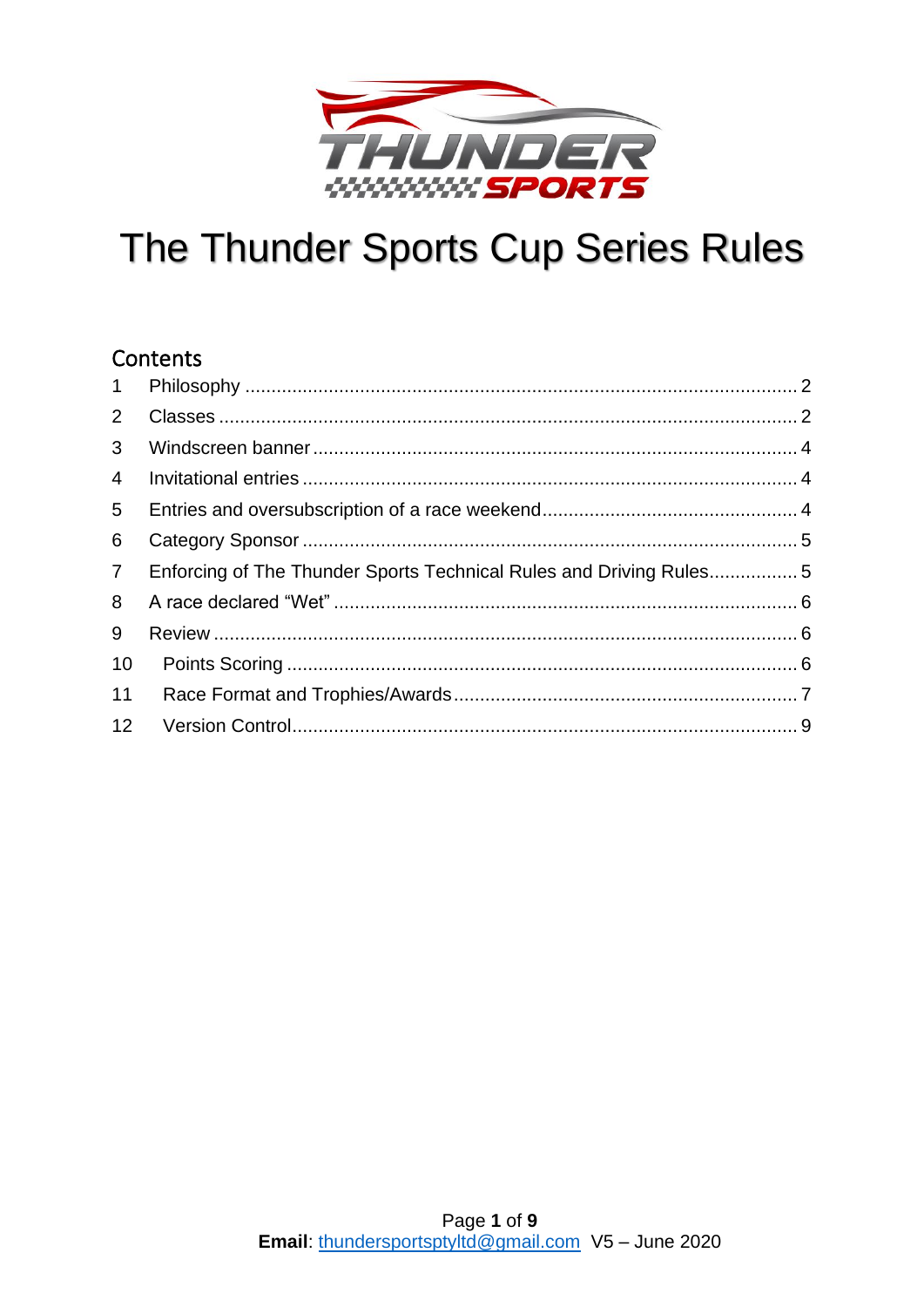

#### <span id="page-1-0"></span>1 Philosophy

The Thunder Sports Cup is a circuit racing series catering for highly modified vehicles. The scope of modification allowable is outlined in Thunder Sports Technical Rules.

The intention of the series is to provide a professional standard of Motorsport event for grass-roots competitors, with the type of competitor encouraged to compete being a "Garagista", a term coined by Enzo Ferrari to describe the small back-yard racing teams that dared to challenge and beat a grand Constructor like himself.

These rules are to be read in conjunction with The Thunder Sports Technical Rules, The Australian Auto Sports (AASA) Circuit Event Standing Regulations, AASA National Competition Rules and any event specific supplementary/further regulations.

#### <span id="page-1-1"></span>2 Classes

Each driver/vehicle combination will compete in a class – Class A or Class B. Each class will have its own quickest lap time to be defined as "breaking out time".

Note; The Thunder Sports Pty Ltd management has authority to allocate a driver/vehicle combination to Class A or Class B as they see fit.

Eligibility for Class B is defined as follows;

During the Thunder Sports Cup Qualifying, or during The Thunder Sports Cup race, Class B driver/vehicle combinations are permitted to perform lap times equal to or slower than;

- 1 min. 35 sec. (95 sec.) around Winton Motor Raceway National Circuit, or
- 2 min. 11 sec. (131 sec.) around The Bend Motorsport Park International Circuit, or
- 1 min. 26 sec. (86 sec.) around Morgan Park, or
- 1 min. 08 sec (68 sec) around Wakefield Park Raceway

**Note**: Any Class B driver/vehicle combinations faster than the Class B breaking out times during The Thunder Sports Cup Qualifying, or during The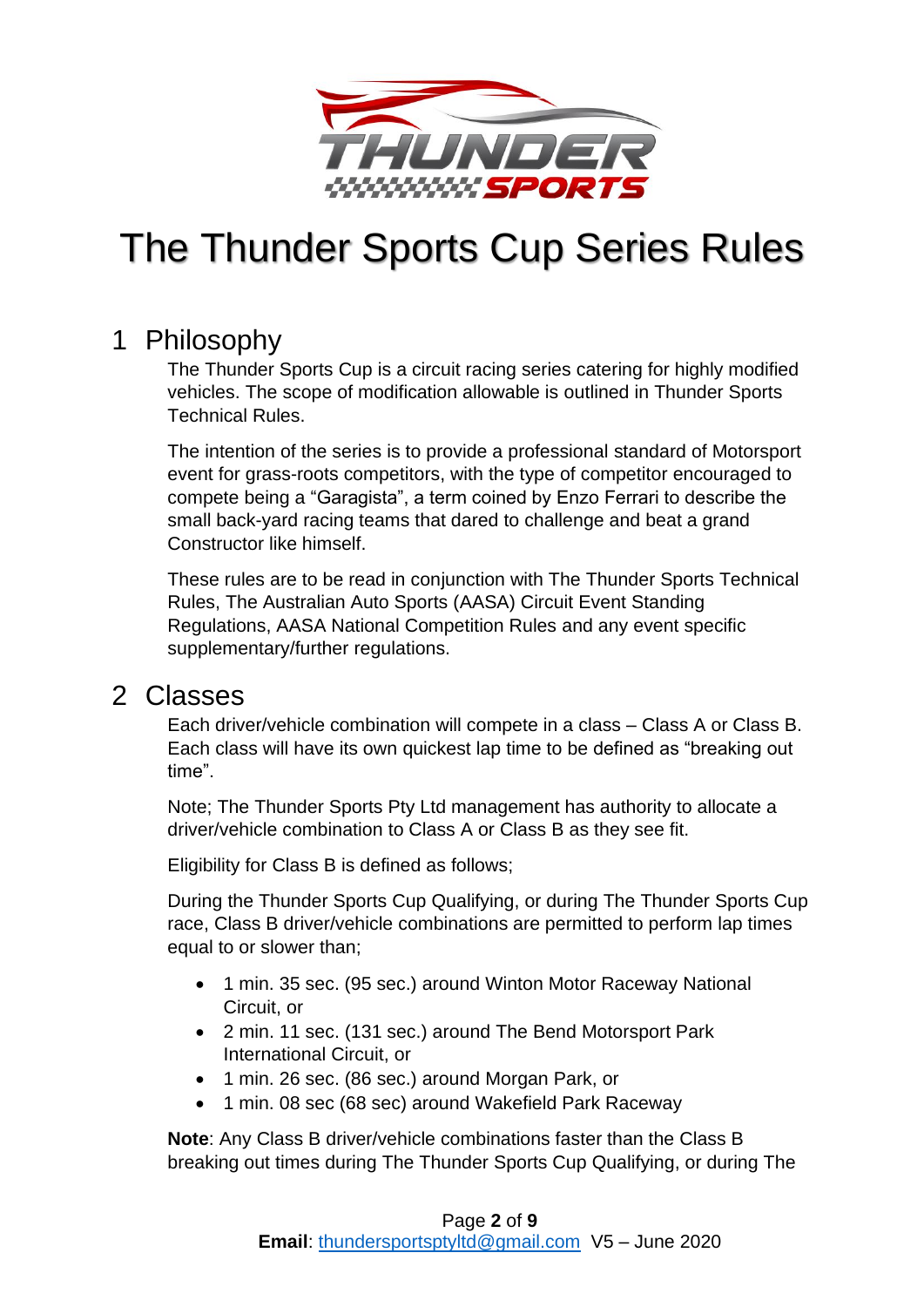

Thunder Sports Cup races will be penalised by thereon being allocated to Class A, as well as forfeiting any Class B points accumulated in the calendar season to that point.

Eligibility for Class A is defined as follows;

Upon consultation with Thunder Sports Pty Ltd management, a competitor can request to be allocated to Class A at any time if they believe their driver/vehicle combination will be able to achieve lap times that are faster than the Class B breaking out times throughout a calendar season.

And;

During The Thunder Sports Cup Qualifying, or during The Thunder Sports Cup race, Class A driver/vehicle combinations are permitted to perform lap times equal to or slower than;

- 1 min. 27 sec. (87 sec.) around Winton Motor Raceway National Circuit, or
- 2 min. 00 sec. (120 sec.) around The Bend Motorsport Park International Circuit, or
- 1 min. 18 sec. (78 sec.) around Morgan Park, or
- 1 min. 02 (62 sec) around Wakefield Park Raceway

Note; Any Class A driver/vehicle combinations faster than the Class A breaking out times during The Thunder Sports Cup Qualifying will have all qualifying times deemed ineligible and be required to start their first race from the rear of the Class A grid. If more than one Class A driver/vehicle combination are faster than the Class A breaking out time, driver/vehicle combinations will be arranged at the rear of the Class A grid in the order of first driver/vehicle combination to break out to last driver/vehicle combination to break out.

Any Class A driver/vehicle combinations faster than the Class A breaking out times during The Thunder Sports Cup race will be penalised with one x 1 minute stop go penalty to be performed as per AASA black flag regulations.

Any Class A driver/vehicle combinations faster than the Class A breaking out times during the second last or last lap of The Thunder Sports Cup race will have the equivalent of a 1-minute stop go penalty added to their total race time.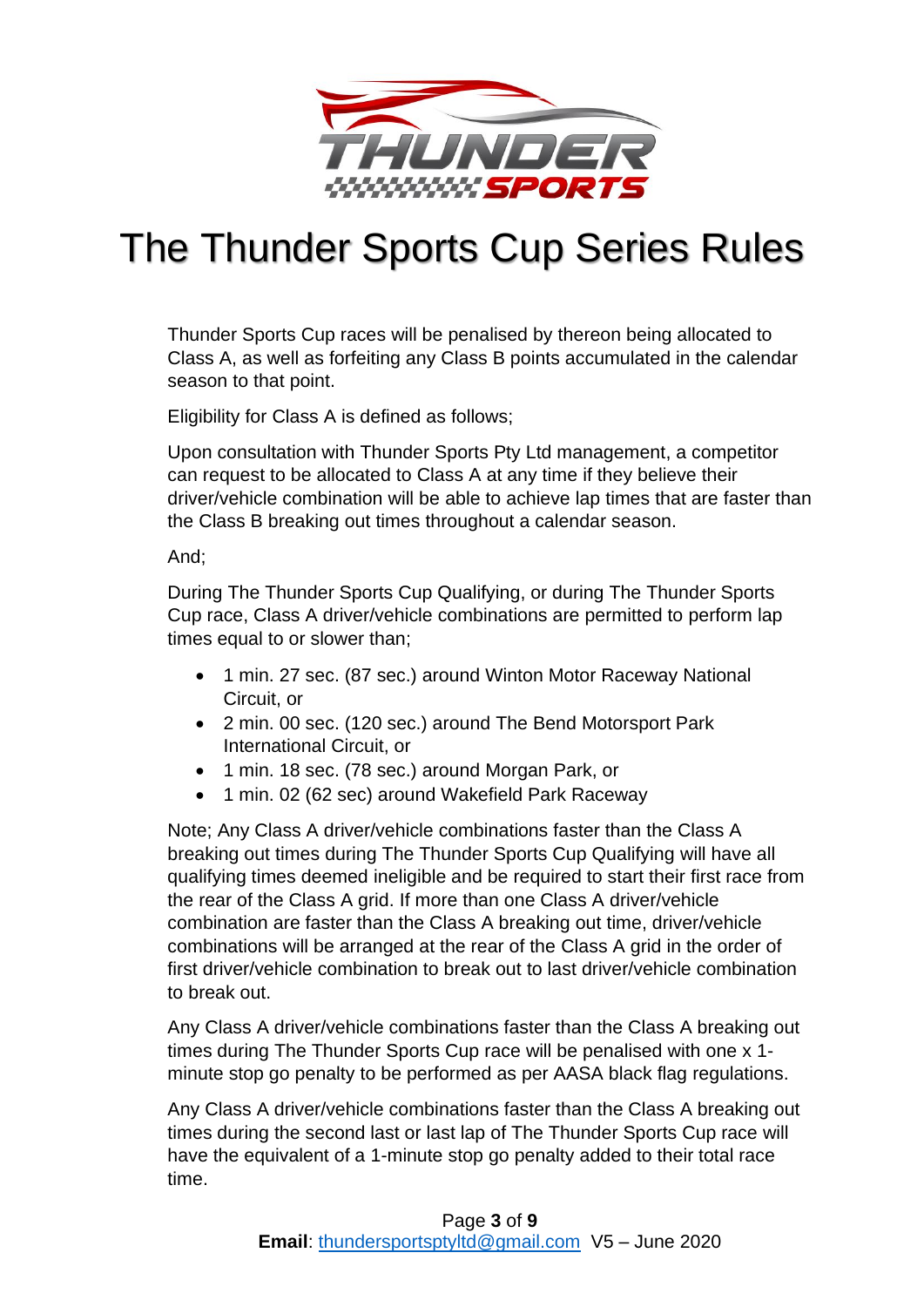

### <span id="page-3-0"></span>3 Windscreen banner

Where supplied, all Class B vehicles are to fit to their windscreen a Class B specific windscreen banner (as endorsed by Thunder Sports Pty Ltd) and all Class A vehicles are to fit to their windscreen a Class A specific windscreen banner (as endorsed by Thunder Sports Pty Ltd). Windscreen banners must be fitted before entering the track to Qualify. Where endorsed windscreen banners are not supplied by a sponsor, the cost of an endorsed windscreen banner is at the competitors' expense.

#### <span id="page-3-1"></span>4 Invitational entries

Entries that contain vehicles built for other racing series which do not comply with Thunder Sports Technical Rules but in the opinion of the Thunder Sports Pty Ltd management complies with the philosophy of The Thunder Sports Cup Series Rules as well as have performance and design broadly compatible with the targets set out in Thunder Sports Technical Rules may be provided with an invitation to compete by the Thunder Sports Pty Ltd management. All entries which have been provided with an invitation to compete by The Thunder Sports Pty Ltd management shall be allocated to a class and be required to fit the class windscreen banner to their vehicle.

#### <span id="page-3-2"></span>5 Entries and oversubscription of a race weekend

It is at the discretion of Thunder Sports Pty Ltd management whether a competitor's entry is accepted or declined.

Where a race weekend has oversubscribed entries, priority of entry will be given to entries in the following order;

- 1. Entries with vehicles that comply with the Thunder Sports Technical Rules, and Invitational entries that have already competed in the current calendar season in order of entries received by Thunder Sports Pty Ltd management.
- 2. Entries with vehicles that comply with the Thunder Sports Technical Rules, and Invitational entries that have not already competed in the current calendar season in order of entries received by Thunder Sports Pty Ltd management.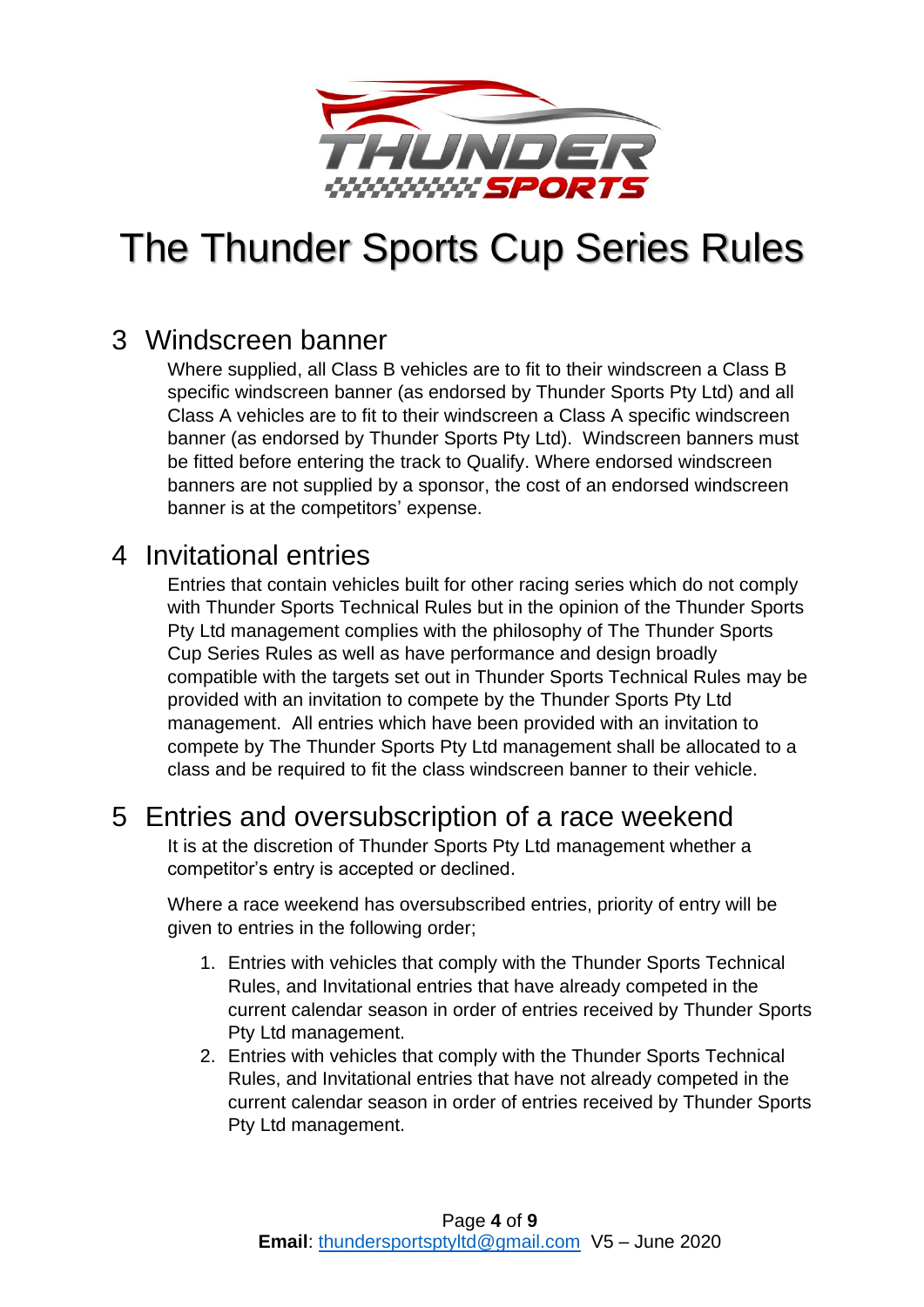

### <span id="page-4-0"></span>6 Category Sponsor

Where supplied, all competing vehicles are to fit category sponsorship stickers as requested by the Thunder Sports Pty Ltd management before entering the track to Qualify.

### <span id="page-4-1"></span>7 Enforcing of The Thunder Sports Technical Rules and Driving Rules

The Thunder Sports Pty Ltd management will allocate an official to enforce Thunder Sports Technical Rules via random checks carried out during a race weekend. Any vehicle that is not part of an invited entry and is found to be non-compliant, is required to rectify the non-compliance by the next round entered.

Driving rules are to be policed by the Clerk of Course and/or, where available, a Driving Standards Observer. A zero-tolerance approach will be taken with driver's not adhering to driver standards as published by AASA.

At the conclusion of each race across a race weekend, the top three place getters in Class A are to immediately go to the track side weight bridge (where available) and be weighed to confirm they comply with their vehicle's minimum race weight requirement. During transit from track to weight bridge, no repairs or maintenance can be performed on the vehicle and the vehicle is not permitted to detour other than to attend pre-arranged track side media commitments. Any resulting infringement will deem that competitor a nonfinisher and will require the competitor to start from the rear of the Class A grid for the following race weekend race.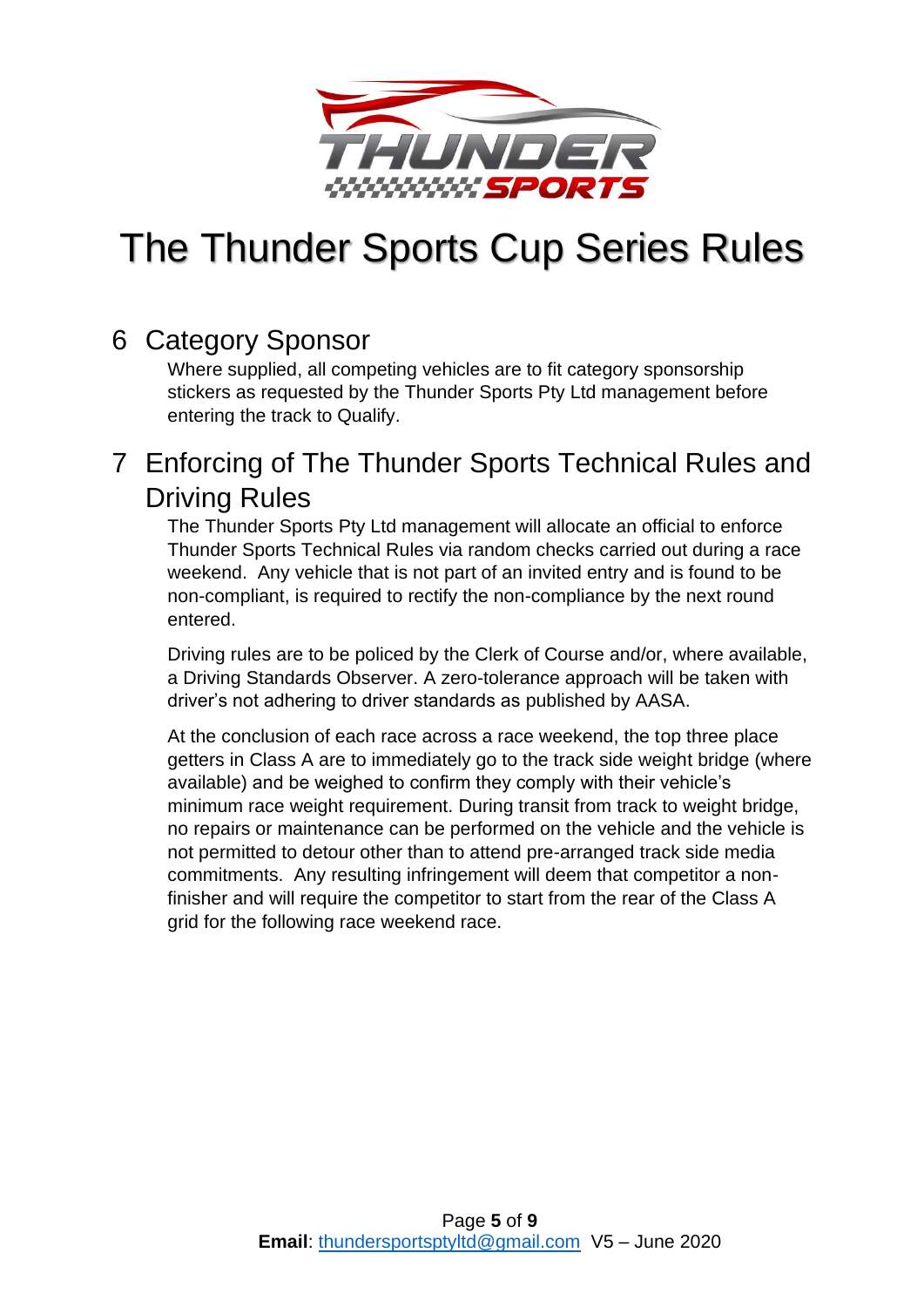

#### <span id="page-5-0"></span>8 A race declared "Wet"

Rain lights must be illuminated for any race declared wet by event officials.

#### <span id="page-5-1"></span>9 Review

The Thunder Sports Cup Pty Ltd management is responsible for reviewing The Thunder Sports Cup Series Rules, presenting to AASA proposed changes to these rules, and communicating approved changes to The Thunder Sports Cup competitors.

#### <span id="page-5-2"></span>10 Points Scoring

Class A and Class B competitors are only competing against other vehicles in their respective class and will score outright points for their respective class. Points cannot be transferred from one class to another. Points are accumulated based on the finishing position within a competitor's class in each race of a race weekend. Points are awarded as follows:

| Position           | Points         |
|--------------------|----------------|
| 1 <sup>st</sup>    | 25             |
| 2 <sub>nd</sub>    | 21             |
| 3 <sup>rd</sup>    | 18             |
| 4 <sup>th</sup>    | 15             |
| 5 <sup>th</sup>    | 12             |
| 6 <sup>th</sup>    | 10             |
| 7 <sup>th</sup>    | 9              |
| $\overline{8}$ th  | $\overline{8}$ |
| gth                |                |
| 10 <sup>th</sup>   | $\frac{7}{6}$  |
| 11 <sup>th</sup>   |                |
| 12 <sup>th</sup>   | $\overline{4}$ |
| 13 <sup>th</sup>   | $\frac{3}{2}$  |
| 14 <sup>th</sup>   |                |
| $15^{\text{th }+}$ |                |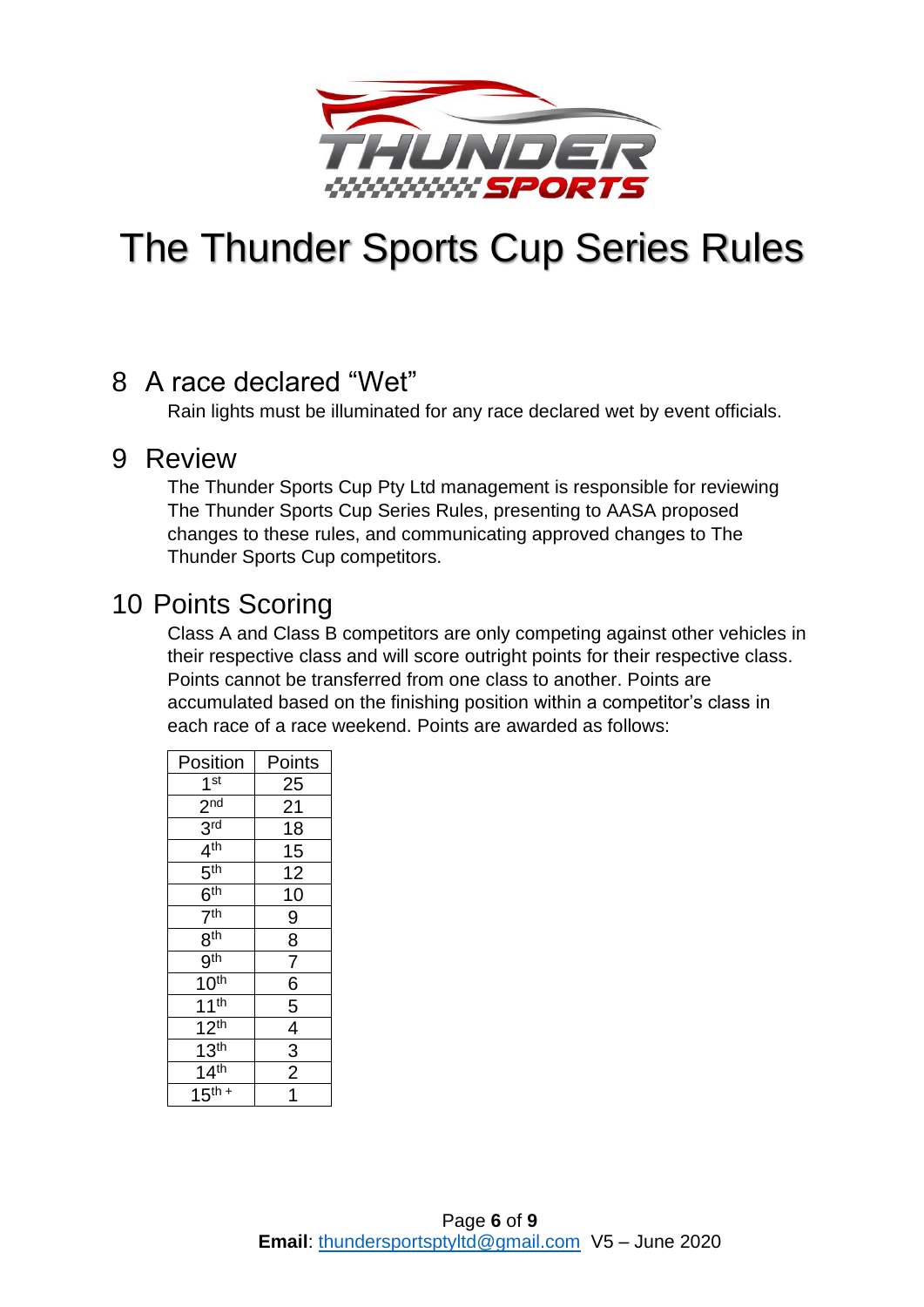

### <span id="page-6-0"></span>11 Race Format and Trophies/Awards

Where logistically possible race weekends will consist of Qualifying and four races. Races will consist a Rolling Start, the procedure of which is published by AASA. The points accumulated by a competitor across a race weekend determines their finishing position for the round.

Grids will be a split format with the first starting Class B behind the last starting Class A vehicle. The first row of the Class A grid will be responsible for regulating the speed of the Rolling Start with a target speed of between 60and 70 kph. It is the responsibility of all the following vehicles to drive in line with the vehicle next to them at roughly half a car length behind the vehicle they are following. It is the responsibility of all drivers to keep the grid formation as neat and symmetrical as possible in the lead up to green light racing conditions.

Grid position for both classes in Races 1, 2 and 3 will be progressive within the class. Grid position in both classes for Race 4 will be reversed within the class (eg. 1<sup>st</sup> place in Class A for Race 3 will start at the back of the Class A grid. Last place in Class A for Race 3 will start at the front of the Class A grid).

The competitor with the highest points accumulation for their respective class across a race weekend will win the weekend, be 1<sup>st</sup> on the race weekend podium and receive 1<sup>st</sup> place trophy/award.

The competitor with the  $2<sup>nd</sup>$  highest points accumulation for their respective class across a race weekend will be  $2^{nd}$  on the race weekend podium and receive 2<sup>nd</sup> place trophy/award.

The competitor with the 3<sup>rd</sup> highest points accumulation for their respective class across a race weekend will be 3rd on the race weekend podium and receive 3rd place trophy/award.

Should 2 or more competitors finish a race weekend with the same amount of points, their final position for the weekend will be dictated by their qualifying times – fastest placed higher, slowest placed lower.

The points accumulated by a competitor across a calendar season determines their finishing position for the calendar season.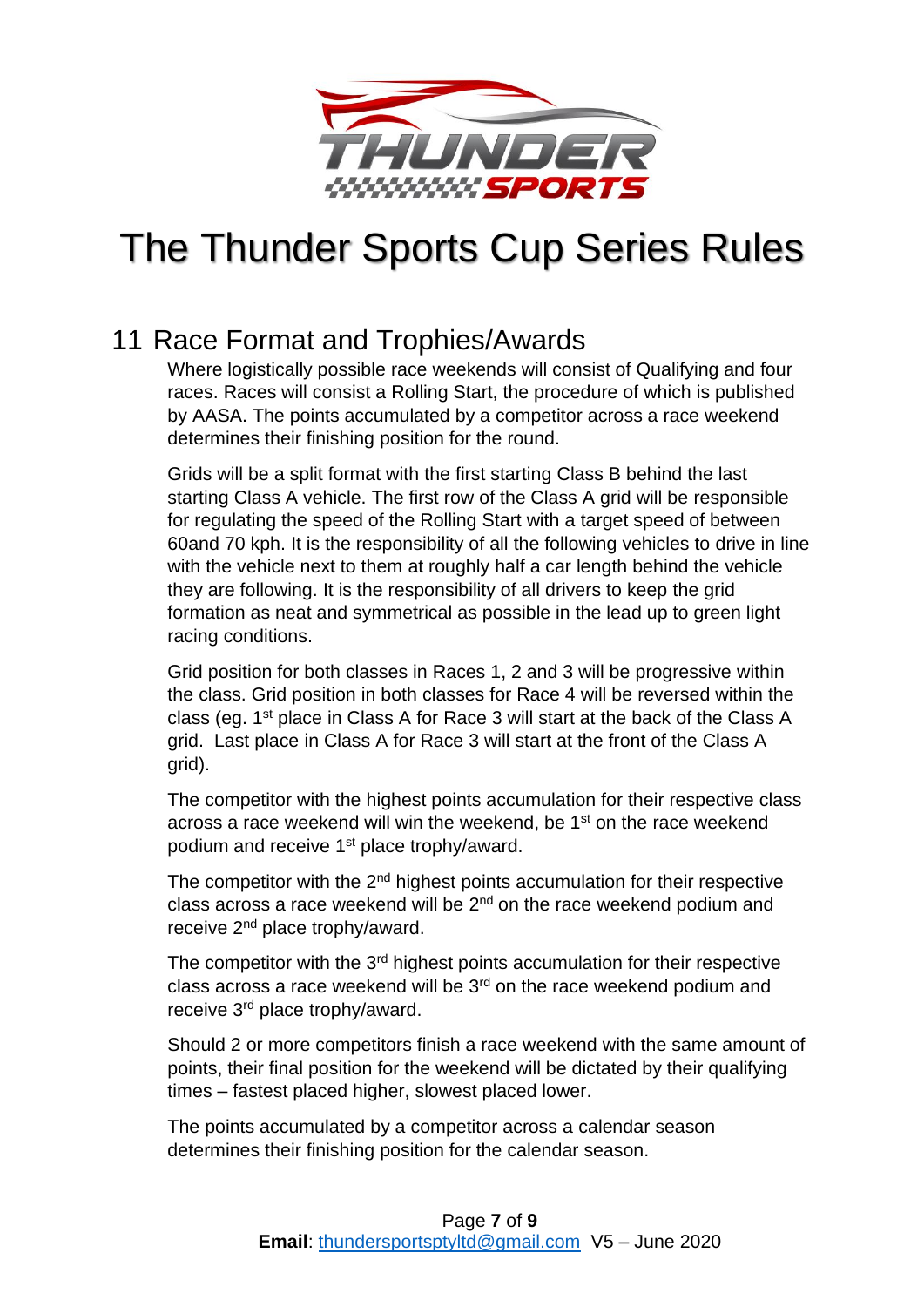

The competitor with the highest points accumulation for their respective class across a calendar season will win the calendar season, be 1<sup>st</sup> on the calendar season podium and receive 1<sup>st</sup> place trophy/award.

The competitor with the  $2<sup>nd</sup>$  highest points accumulation for their respective class across a calendar season will be  $2<sup>nd</sup>$  on the calendar season podium and receive 2<sup>nd</sup> place trophy/award.

The competitor with the 3<sup>rd</sup> highest points accumulation for their respective class across a calendar season will be  $3<sup>rd</sup>$  on the calendar season podium and receive 3<sup>rd</sup> place trophy/award.

Should 2 or more competitors finish a calendar season with the same amount of points, their final position for the calendar season will be dictated by their final position for the final race weekend – higher position placed higher, lower position placed lower.